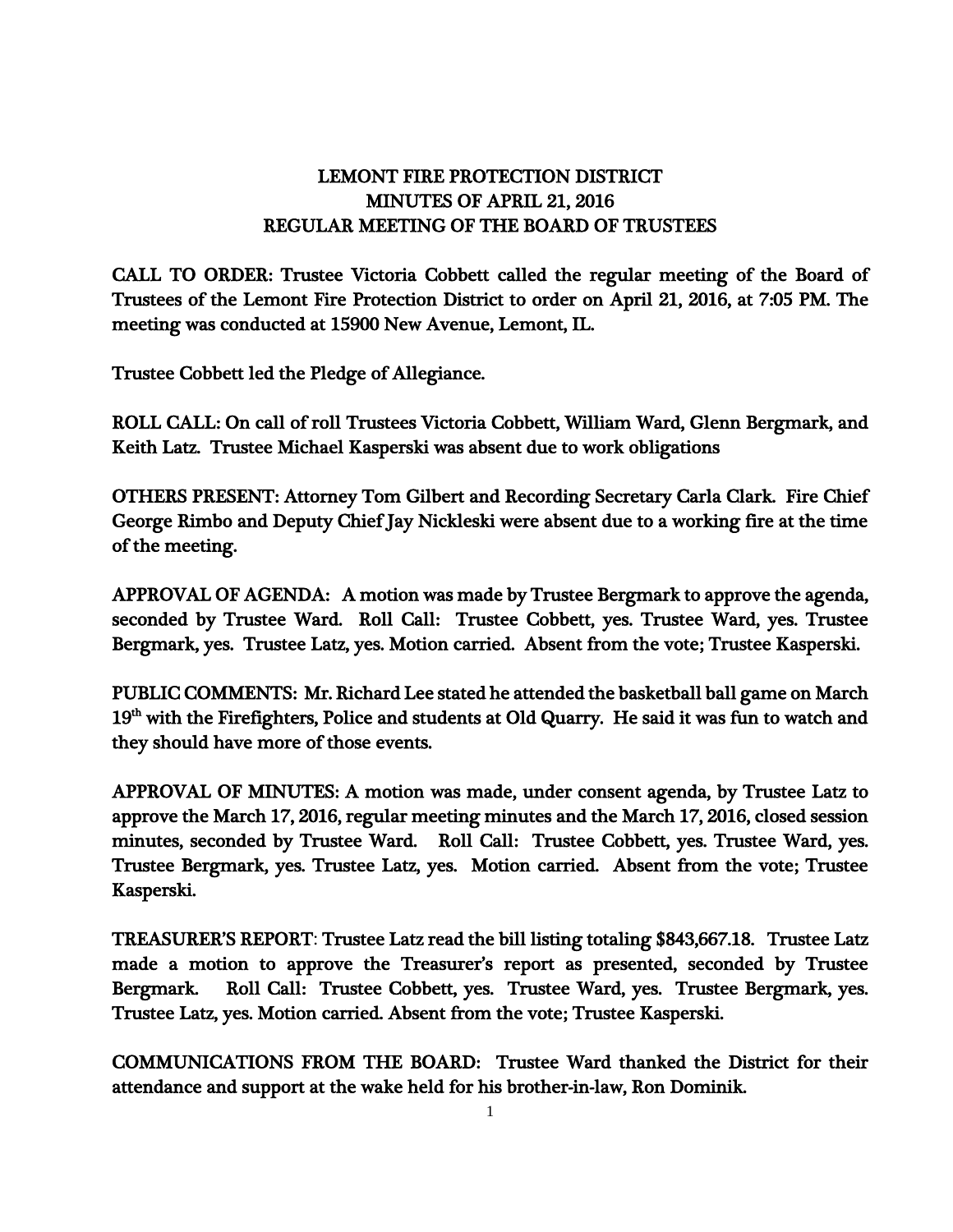## ATTORNEY REPORT: None

CHIEF'S REPORT: Deputy Chief Nickleski's report was given to the Trustee's ahead of time for their review. No comments on his reports were made.

Since Chief Rimbo was on the scene of a working fire, Executive Assistant Clark read his meeting notes to the Trustees. She commented on two communications he received from the public who were grateful for our assistance during ambulance calls. She introduced, Mr. Kevin Wiktor, our new Facilities and Equipment Manager, who started on April 1, 2016. She introduced, Mr. Ben DeAnda, our new Fire Inspector, who started on April 4, 2016. She stated that the Fire Prevention Bureau is almost done rewriting our Code Ordinance. It will then be reviewed by the Fire Chief and Attorney Gilbert. Fire Chief Rimbo is looking to hold a special meeting with the Trustees to review the changes made before placing on an agenda for approval. She handed the Trustee's a blank evaluation form and notified them that the Chief's yearly evaluation is due at their May meeting, with contract talks due at the June meeting.

## OLD BUSINESS: None

NEW BUSINESS: A motion was made by Trustee Bergmark to hire Ben DeAnda as a fulltime Fire Inspector with a starting salary of \$51,000.00 annually, seconded by Trustee Latz. Roll Call: Trustee Cobbett, yes. Trustee Ward, yes. Trustee Bergmark, yes. Trustee Latz, yes. Motion carried. Absent from the vote; Trustee Kasperski.

Executive Assistant Clark stated the PO for new hose is to replace older hose and hose that failed during testing. A motion was made by Trustee Latz to approve the purchase of hose from Municipal Emergency Services, Inc. at a cost of \$6,640.00, seconded by Trustee Ward. Roll Call: Trustee Cobbett, yes. Trustee Ward, yes. Trustee Bergmark, yes. Trustee Latz, yes. Motion carried. Absent from the vote; Trustee Kasperski.

Executive Assistant Clark stated we are looking to replace our 27 year old shop air compressor. A motion was made by Trustee Bergmark to approve the purchase of a 10 HP air compressor from Air Services Company at a cost of \$4,700.00, seconded by Trustee Latz. Roll Call: Trustee Cobbett, yes. Trustee Ward, yes. Trustee Bergmark, yes. Trustee Latz, yes. Motion carried. Absent from the vote; Trustee Kasperski.

CLOSED SESSION: A motion was made by Trustee Ward to enter closed session at 7:21 PM to discuss probable or pending litigation, collective negotiations for one or more classes of employees, and the appointment, employment, compensation, performance or dismissal of an employee, seconded by Trustee Latz. Roll Call: Trustee Cobbett, yes. Trustee Bergmark, yes. Trustee Ward, yes. Trustee Latz, yes. Motion carried. Absent from the vote; Trustee Kasperski.